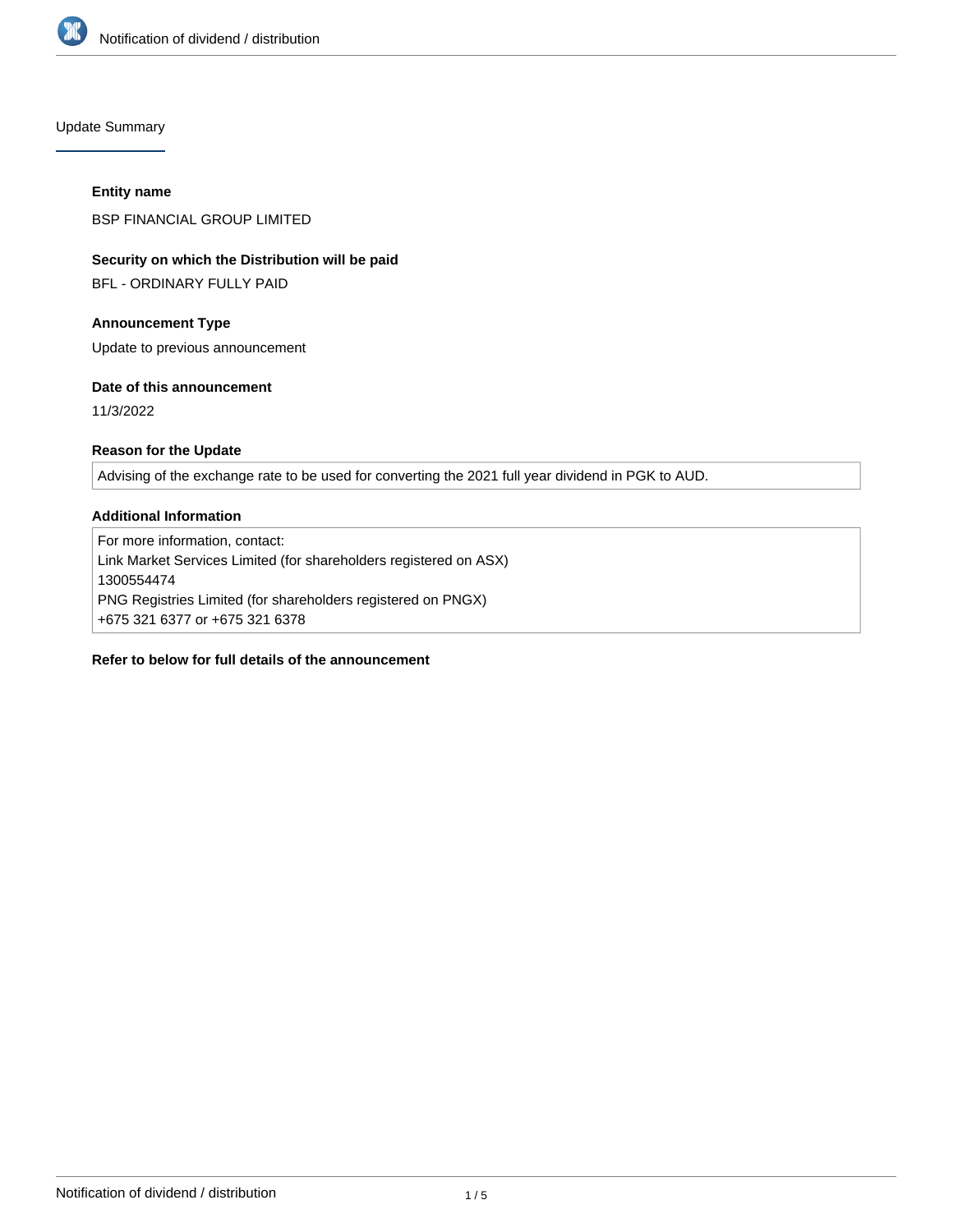

Announcement Details

Part 1 - Entity and announcement details

#### **1.1 Name of +Entity**

BSP FINANCIAL GROUP LIMITED

**1.2 Registered Number Type** ARBN

**Registration Number**

649704656

**1.3 ASX issuer code**

BFL

#### **1.4 The announcement is**

Update/amendment to previous announcement

#### **1.4a Reason for update to a previous announcement**

Advising of the exchange rate to be used for converting the 2021 full year dividend in PGK to AUD.

**1.4b Date of previous announcement(s) to this update**

23/2/2022

#### **1.5 Date of this announcement**

11/3/2022

**1.6 ASX +Security Code** BFL

**ASX +Security Description** ORDINARY FULLY PAID

Part 2A - All dividends/distributions basic details

#### **2A.1 Type of dividend/distribution** Ordinary

**2A.2 The Dividend/distribution:**

relates to a period of six months

**2A.3 The dividend/distribution relates to the financial reporting or payment period ending ended/ending (date)** 31/12/2021

**2A.4 +Record Date**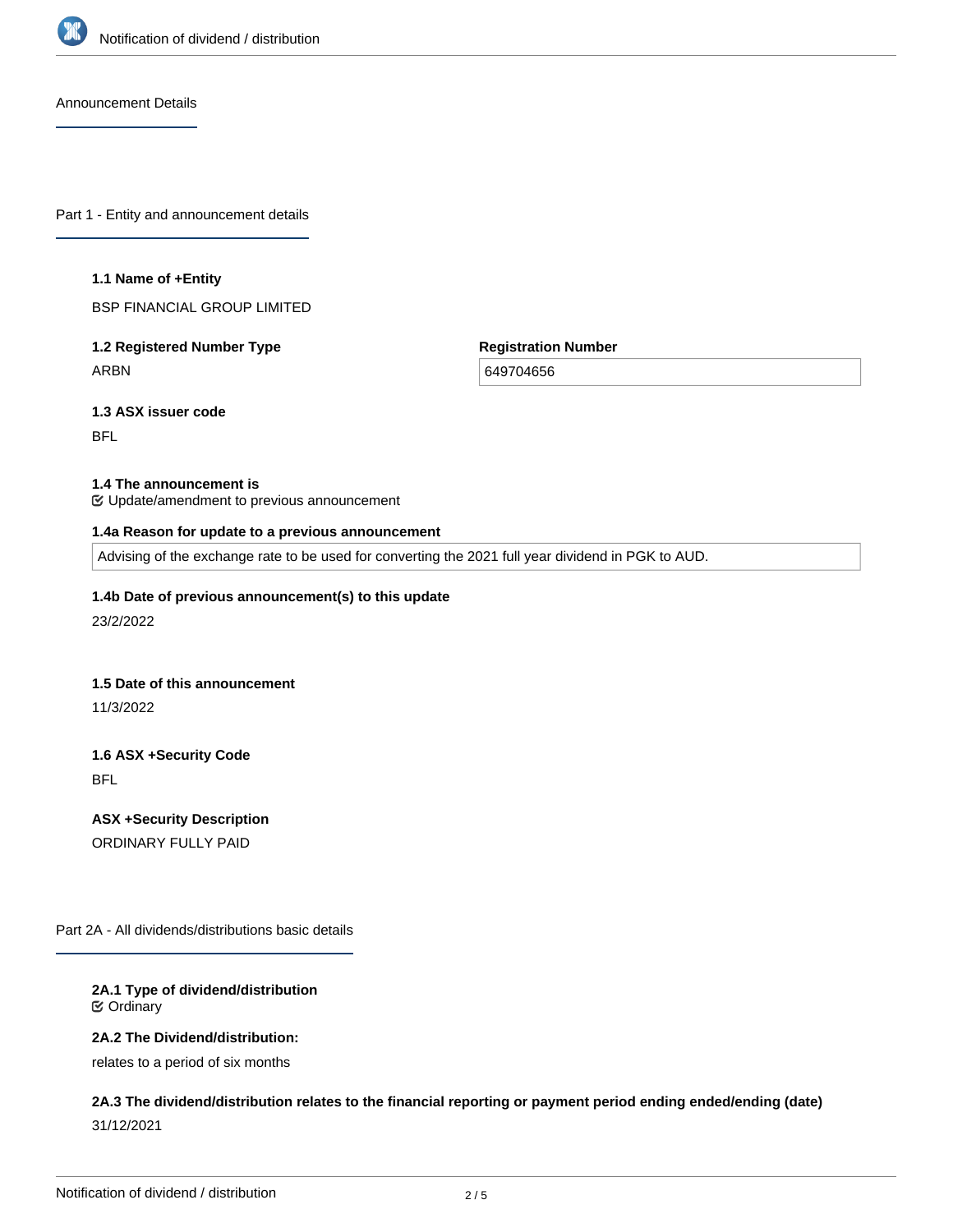

## **2A.4 +Record Date**

11/3/2022

## **2A.5 Ex Date**

10/3/2022

## **2A.6 Payment Date**

22/4/2022

**2A.7 Are any of the below approvals required for the dividend/distribution before business day 0 of the timetable?**

- **•** Security holder approval
- **Court approval**
- **Lodgement of court order with +ASIC**
- **ACCC approval**
- **FIRB approval**
- $\bullet$ **Another approval/condition external to the entity required before business day 0 of the timetable for the dividend/distribution.**

No

**2A.8 Currency in which the dividend/distribution is made ("primary currency")**

PGK - Kina

**2A.9 Total dividend/distribution payment amount per +security (in primary currency) for all dividends/distributions notified in this form**

PGK 1.34000000

**2A.9a AUD equivalent to total dividend/distribution amount per +security**

AUD 0.49830000

**2A.9b If AUD equivalent not known, date for information Estimated or Actual? to be released**

11/3/2022

**2A.9c FX rate (in format AUD 1.00 / primary currency rate): AUD**

AUD 1.00

**2A.10 Does the entity have arrangements relating to the currency in which the dividend/distribution is paid to securityholders that it wishes to disclose to the market?** Yes

**2A.11 Does the entity have a securities plan for dividends/distributions on this +security?** We do not have a securities plan for dividends/distributions on this security

#### **2A.12 Does the +entity have tax component information apart from franking?** No

**2A.13 Withholding tax rate applicable to the dividend/distribution (%)**

15.000000 %

**FX rate (in format AUD rate/primary currency rate)**

**Primary Currency rate** PGK 2.68890000

∉ Actual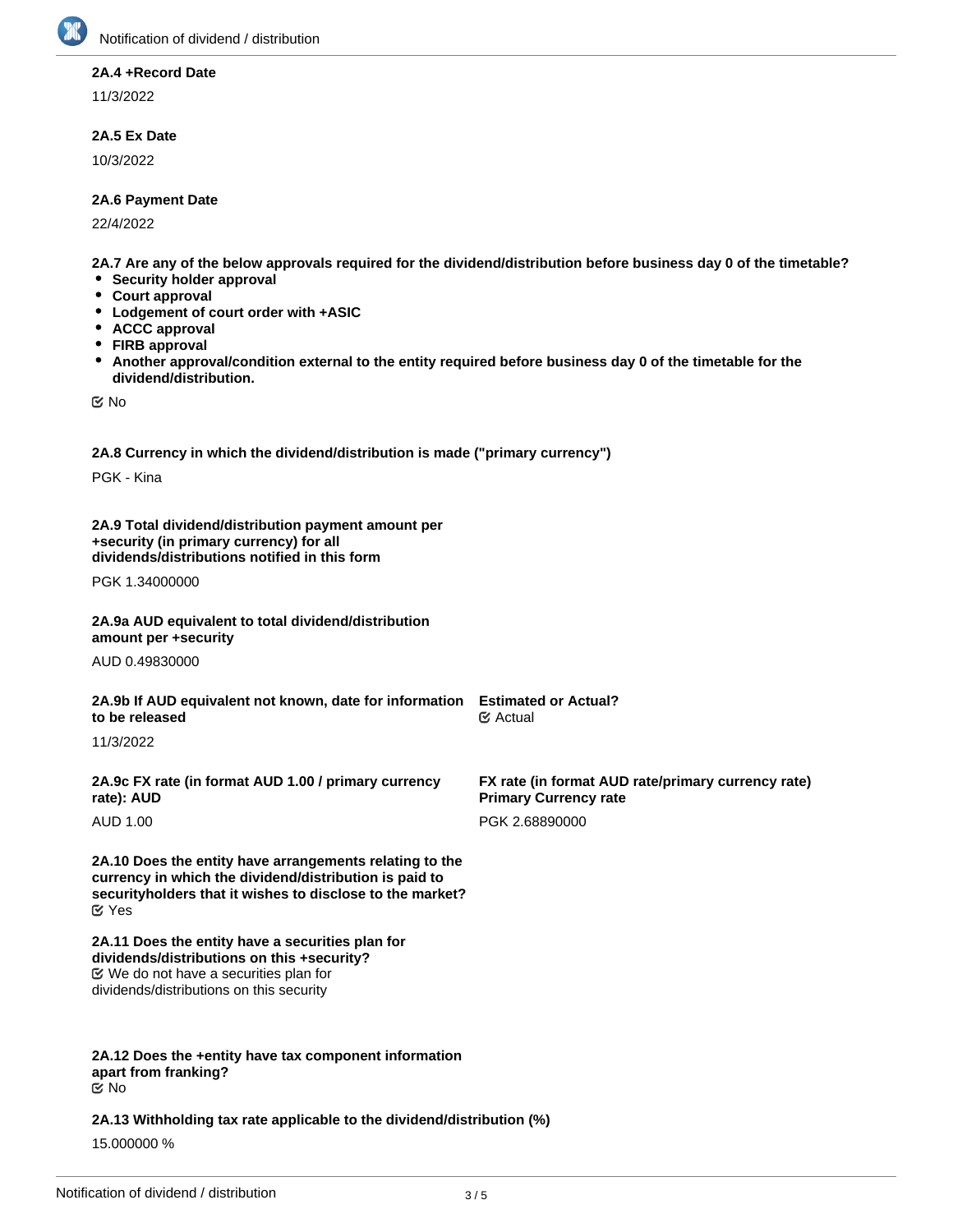

#### Part 2B - Currency Information

**2B.1 Does the entity default to payment in certain currencies dependent upon certain attributes such as the banking instruction or registered address of the +securityholder? (For example NZD to residents of New Zealand and/or USD to residents of the U.S.A.).** Yes

#### **2B.2 Please provide a description of your currency arrangements**

Papua New Guinean domiciled investors who migrate their shares to the ASX receive dividends in Kina. Should a Papua New Guinean domiciled shareholder move their shareholding to the Australian share register together with a transfer to an Australian-based fund manager, or custodian (on the basis that the shareholding will still be under the control of the Papua New Guinean shareholder), dividends would continue to be made in Kina. Non-Papua New Guinean investors with BFL shares on the ASX will receive dividends in AUD.

#### **2B.2a Other currency/currencies in which the dividend/distribution will be paid:**

| <b>Currency</b>         | Payment currency equivalent amount per security |
|-------------------------|-------------------------------------------------|
| AUD - Australian Dollar | AUD 0.49830000                                  |
|                         |                                                 |

## **2B.2b Please provide the exchange rates used for non-primary currency payments**

The exchange rate to be used for converting the PGK dividend into AUD will be: PGK 1.00 = AUD 0.3719

**2B.2c If payment currency equivalent and exchange rates not known, date for information to be released**

**Estimated or Actual?** Actual

11/3/2022

**2B.3 Can the securityholder choose to receive a currency different to the currency they would receive under the default arrangements?** No

Part 3A - Ordinary dividend/distribution

**3A.1 Is the ordinary dividend/distribution estimated at this time?** No

**3A.1a Ordinary dividend/distribution estimated amount per +security PGK** 

**3A.1b Ordinary Dividend/distribution amount per security** PGK 1.34000000

**3A.2 Is the ordinary dividend/distribution franked?** No